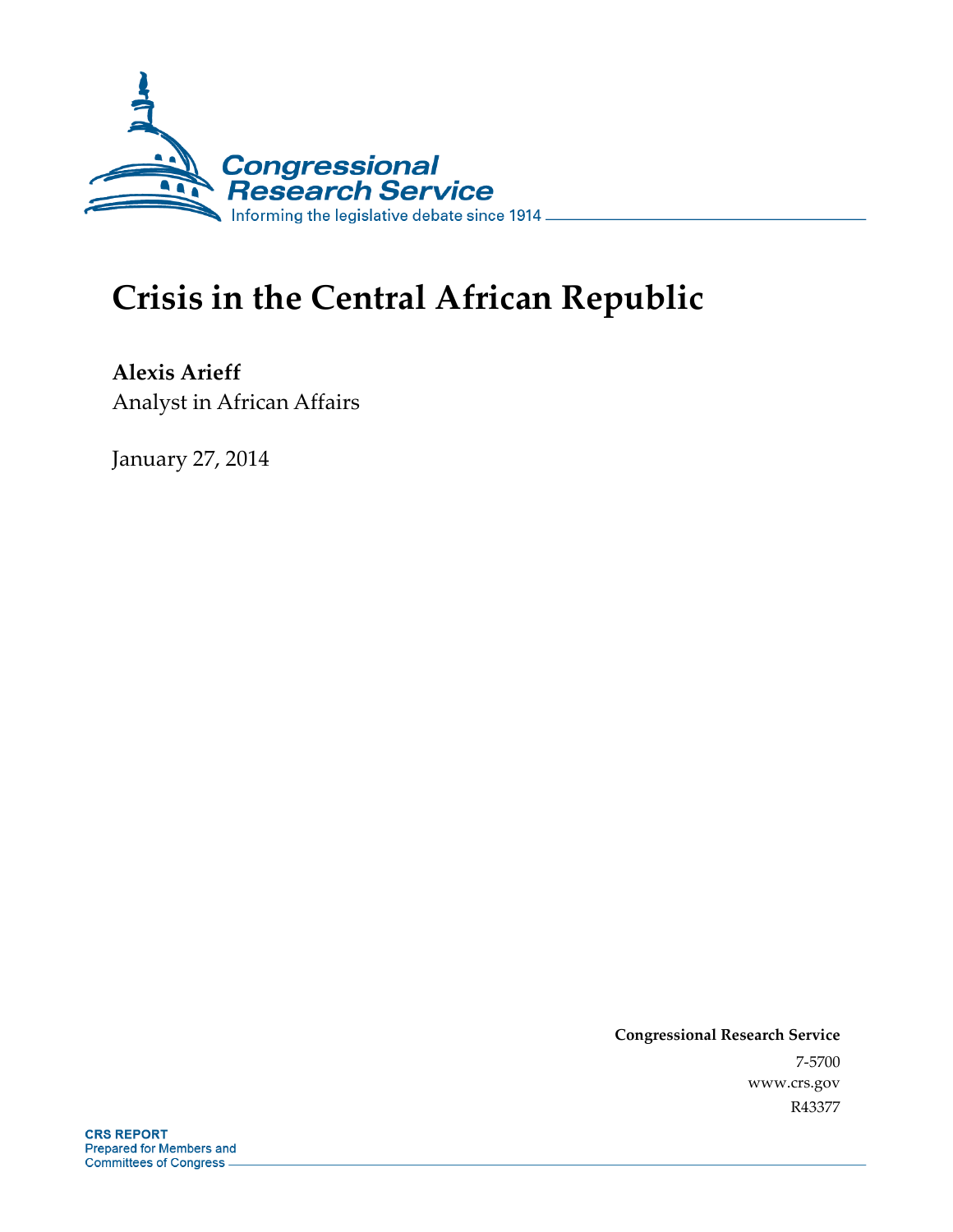## **Summary**

This report provides background on the evolving political, security, and humanitarian crisis in the Central African Republic (CAR), which began when a fractious rebel coalition seized control of the central government in March 2013. The report also describes U.S. policy responses and analyzes possible issues for Congress, including oversight of U.S. humanitarian assistance and support for international stabilization efforts in CAR. Congress may also influence the U.S. position in the United Nations (U.N.) Security Council over whether to authorize a U.N. peacekeeping operation in CAR, which would have cost and policy implications.

The crisis in CAR also has implications for several broader issues in which some Members of Congress have demonstrated an interest in recent years. These include:

- stability in the wider central Africa region;
- the prevention of mass atrocities;
- the status of U.S. efforts to counter the Lord's Resistance Army (LRA), a small but brutal militia present in CAR and neighboring states; and
- the impact of instability in CAR on wildlife poaching and other cross-border criminal activity in the region.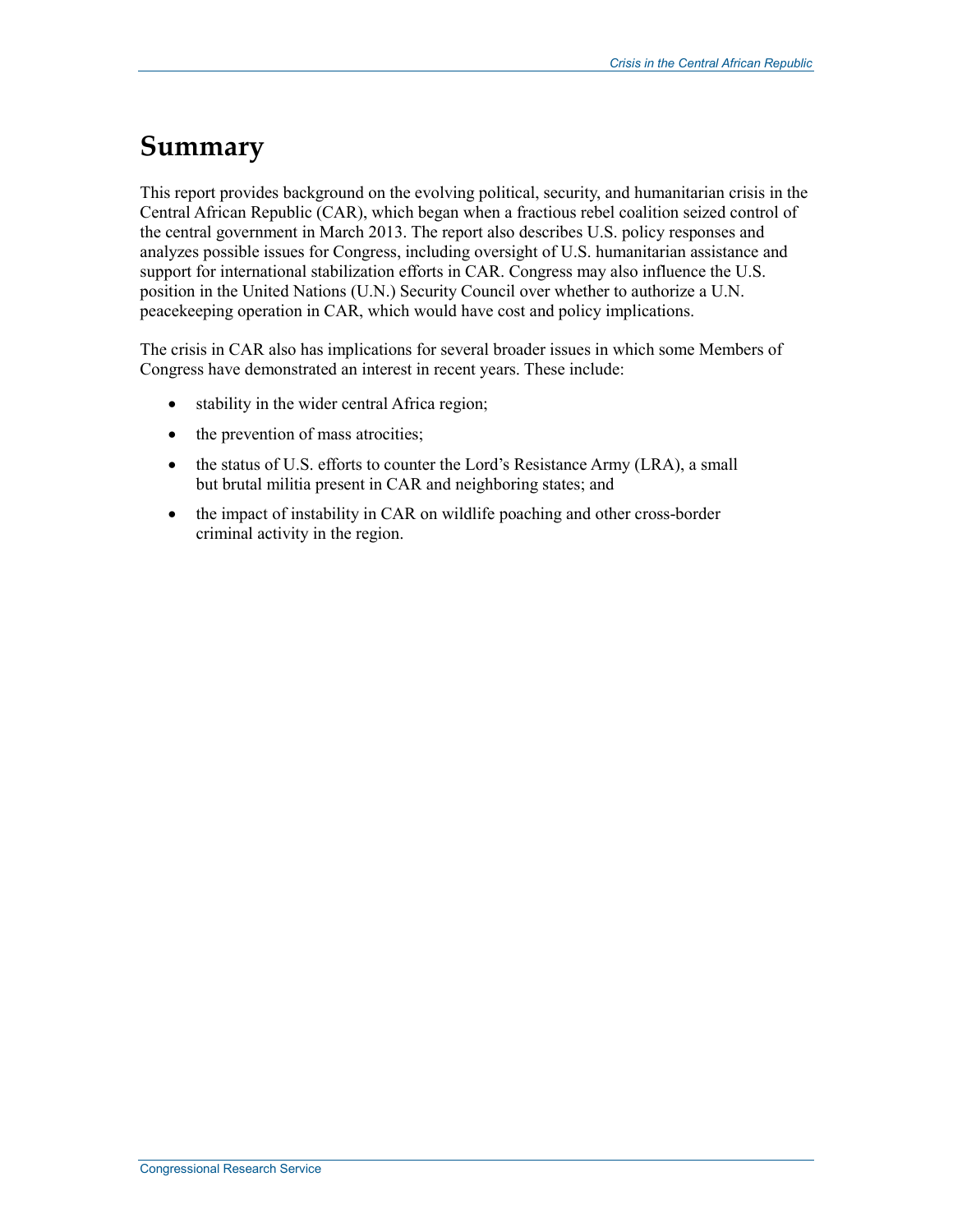# **Contents**

### **Figures**

### Contacts

|--|--|--|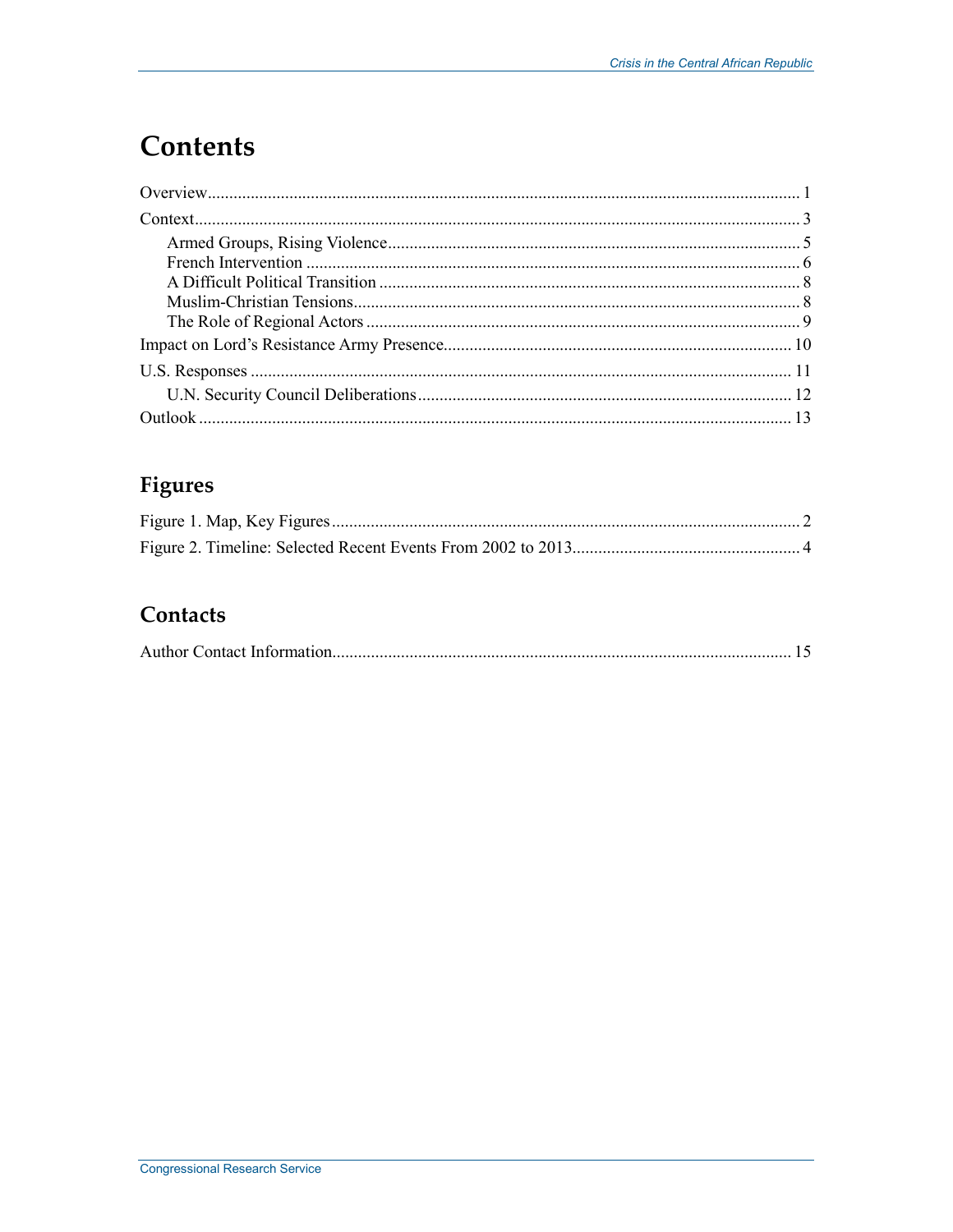### **Overview**

The Central African Republic (CAR)—a landlocked, sparsely inhabited, and extremely underdeveloped country—is in crisis. A fractious rebel coalition known as Seleka ("Alliance" in the local Sango language) seized control of the government in March 2013. Founded by members of CAR's minority Muslim community from the remote northeast of the country, Seleka capitalized on ethnic and regional tensions in CAR and on widespread frustrations with the previous government. Once in power, Seleka ultimately presided over spiraling ethno-religious and political violence and the collapse of an already weak state. Seleka commanders have overseen apparently systematic attacks against Christian communities, with uncertain motivations. Partly in response, Christian-led militias known as "anti-balaka" ("anti-machete") have brutally attacked Muslims.<sup>1</sup> Civilians have also taken up arms against each other. Religious differences were not the origin of the crisis, which, rather, reflects a struggle for political power, as well as complex tensions over access to resources, control over trade, and national identity. Yet, many residents now appear to see themselves locked in an existential battle along sectarian lines.

Growing violence has drawn international concern. About 1,600 troops from France—CAR's former colonial power—and some 5,000 African soldiers and police are attempting to stabilize the country. U.N. Security Council Resolution 2127, adopted on December 5, 2013, authorizes the French military, which has long had a presence in CAR, and the African Union's (AU) African-led International Support Mission for CAR (MISCA) to "take all necessary measures" to protect civilians, enable humanitarian access, support the disarmament of militias, and contribute to security sector reform.<sup>2</sup> The Resolution also directs the U.N. Secretary-General to provide "contingency preparations and planning" for the possible transformation of MISCA into a U.N. peacekeeping operation, and to provide recommendations within three months.

As of mid-January 2014, some 900,000 residents (nearly one in five) were internally displaced, while another 86,000 had fled to neighboring countries as refugees.<sup>3</sup> U.N. agencies estimate that 2.6 million people, or half the population, require humanitarian aid, and that 60% of households have no available food stocks.<sup>4</sup> Prior humanitarian conditions were already poor, due to past conflicts and a lack of basic social services. Still, violence has worsened dramatically over the past year, constraining humanitarian access and provoking deep communal tensions.

Plans to hold elections in early 2015 (discussed below) face logistical and security hurdles. Seleka figure Michel Djotodia declared himself president after Seleka unseated President François Bozizé, who had himself come to power in a rebellion in 2003. Djotodia, unable or unwilling to bring an end to violence, ordered Seleka disbanded in September 2013, with little

<sup>&</sup>lt;sup>1</sup> According to the CIA World Factbook, CAR's population of 5.2 million is reportedly roughly 15% Muslim, while 85% follow either Christian or indigenous beliefs. CAR is slightly smaller than Texas. On ethno-religious violence, see Human Rights Watch (HRW), *"I Can Still Smell the Dead": The Forgotten Human Crisis in the Central African Republic*, September 2013; HRW, *They Came To Kill: Escalating Atrocities in the Central African Republic*, December 19, 2013; and Amnesty International, *War Crimes and Crimes Against Humanity in Bangui*, December 19, 2013.

<sup>&</sup>lt;sup>2</sup> An existing central African stabilization operation, comprising several hundred troops, was re-hatted as MISCA on December 19, 2013. Troop contributors to MISCA include Burundi, Chad, Cameroon, Republic of Congo, Democratic Republic of Congo, Equatorial Guinea, and Rwanda.

<sup>3</sup> USAID, *Central African Republic—Humanitarian Update #21*, January 13, 2014.

<sup>&</sup>lt;sup>4</sup> U.N. World Food Program (WFP), "Central African Republic—9 Hunger Facts," January 17, 2014.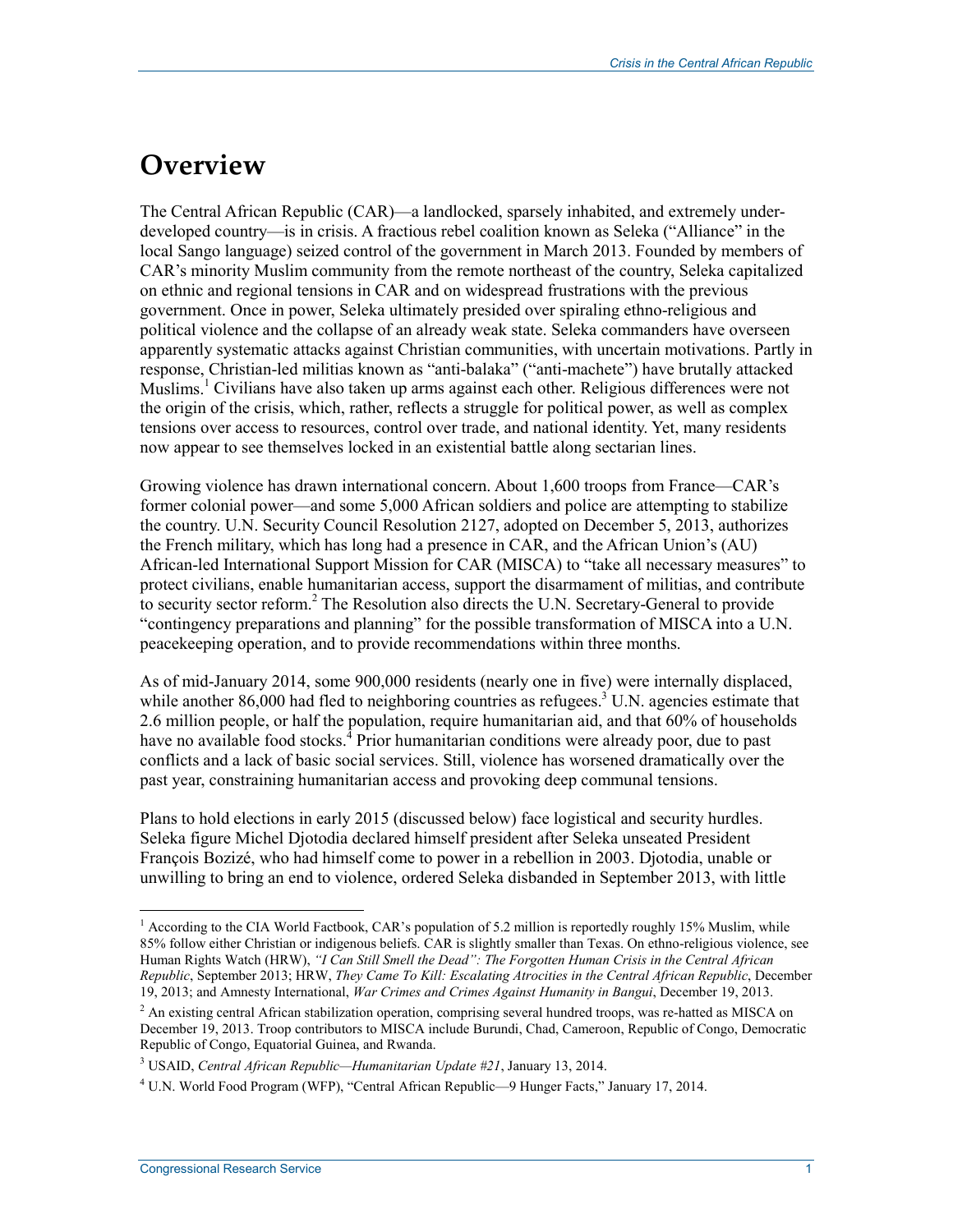practical impact. On January 10, 2014, Djotodia resigned, following pressure from French and African leaders. CAR's "National Transitional Council" then selected as the new interim president Catherine Samba-Panza, a businesswoman and former mayor of the capital, Bangui.



**Figure 1. Map, Key Figures** 

from UNHCR; Invisible Children and Resolve, LRA Crisis Tracker; Human Rights Watch; news reports; and CRS interviews. Boundaries and cities generated by Hannah Fischer using data from Department of State, Esri, and Google Maps (all 2013). At-a-glance information from CIA World Factbook; International Monetary Fund (all 2013 estimates unless otherwise indicated).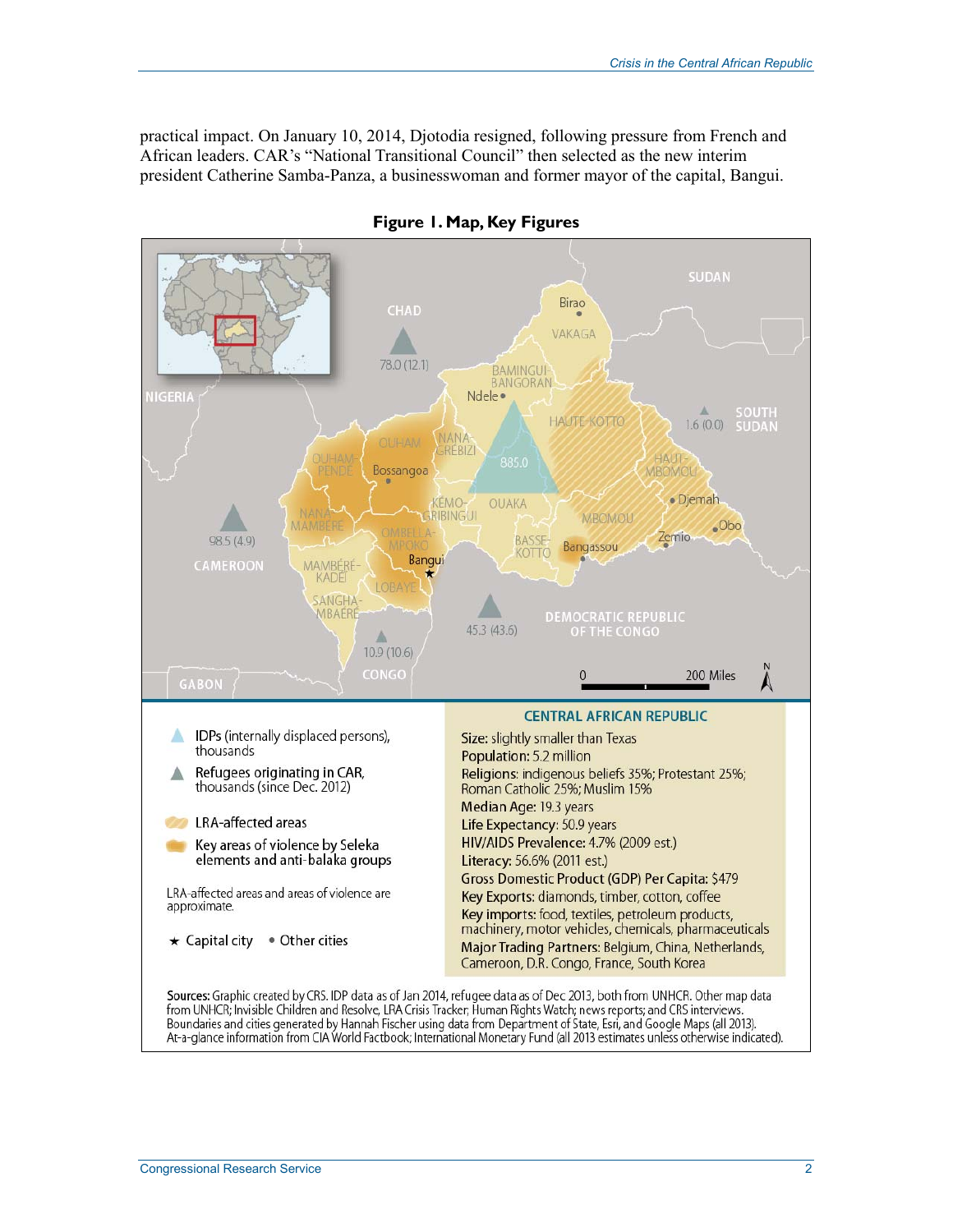CAR has long been seen as peripheral to core U.S. national interests. However, U.S. policy makers, including in Congress, are now focused on deteriorating humanitarian conditions, ongoing threats to civilians, and the potential impact of the crisis on regional stability. U.S., U.N., and French officials have warned of the potential for mass atrocities and even genocide.<sup>5</sup> The Obama Administration has allocated new humanitarian aid for CAR and committed over \$100 million in support for African and French stabilization operations. Congress may examine these efforts, as well as the potential for any future U.S. aid, e.g., support for elections, border security, accountability, reconciliation, or efforts to build long-term stability. Congress may also influence the U.S. position in the U.N. Security Council on whether to authorize a U.N. peacekeeping operation in CAR, which would create new U.S. funding requirements and policy considerations.

The crisis in CAR has implications for several issues in which some Members of Congress have demonstrated an interest in recent years. These include stability in conflict-afflicted neighboring states such as South Sudan and the Democratic Republic of Congo, where successive U.S. Administrations and Congress have allocated resources to address human rights abuses and promote security. Other areas of potential interest to Congress include the impact of the CAR crisis on wildlife poaching and other cross-border criminal activity, and on U.S. efforts to counter the Lord's Resistance Army (LRA), a small but vicious militia of Ugandan origin that is active in CAR and neighboring states. The United States supports a Ugandan-led AU military operation against the LRA in CAR, and U.S. military advisors have been deployed in the field since late 2011. Given concurrent crises on the African continent—including in countries such as Mali, where U.S.-designated terrorist groups are active—Congress may also weigh the potential tradeoffs and opportunity costs of devoting further attention and resources to CAR.

### **Context**

1

A central government has never fully asserted control over CAR's remote and relatively unpopulated rural areas, including during French colonial rule (1880s-1960). The country has long served as terrain for competition over resources and regional influence among neighboring states and national elites. Chad, Libya, and Sudan have periodically sought to wield influence over CAR governments or insurgents to gain resources and leverage over opponents. Foreign troops, including from France and neighboring states, have been present for decades in various roles. CAR has also been a hinterland for poaching and raiding by non-state actors.<sup>6</sup> In turn, CAR leaders have regularly appealed to outside forces to protect and advance their interests.

<sup>&</sup>lt;sup>5</sup> Principal Deputy Assistant Secretary of State for African Affairs Robert Jackson, testimony before the House Foreign Affairs Subcommittee on Africa, "Crisis in the Central African Republic," November 19, 2013; Dow Jones, "France's Fabius Says Central African Republic on Verge of Genocide," November 21, 2013; and U.N. Office for the Coordination of Humanitarian Affairs (UNOCHA) official John Ging, quoted in CNN, "'Seeds of Genocide' Sown in Central African Republic, U.N. Official Warns," November 13, 2013, and in UNOCHA, "Time is Running Out to Prevent a Genocide," January 16, 2014. Some observers have criticized warnings of genocide as inaccurate and/or unhelpful; see, e.g., Alex de Waal, "Playing the Genocide Card," *New York Times* [op-ed], December 18, 2013.

<sup>6</sup> See Louisa Lombard, *Raiding Sovereignty in the Central African Borderlands*, Dissertation, Duke University, 2012.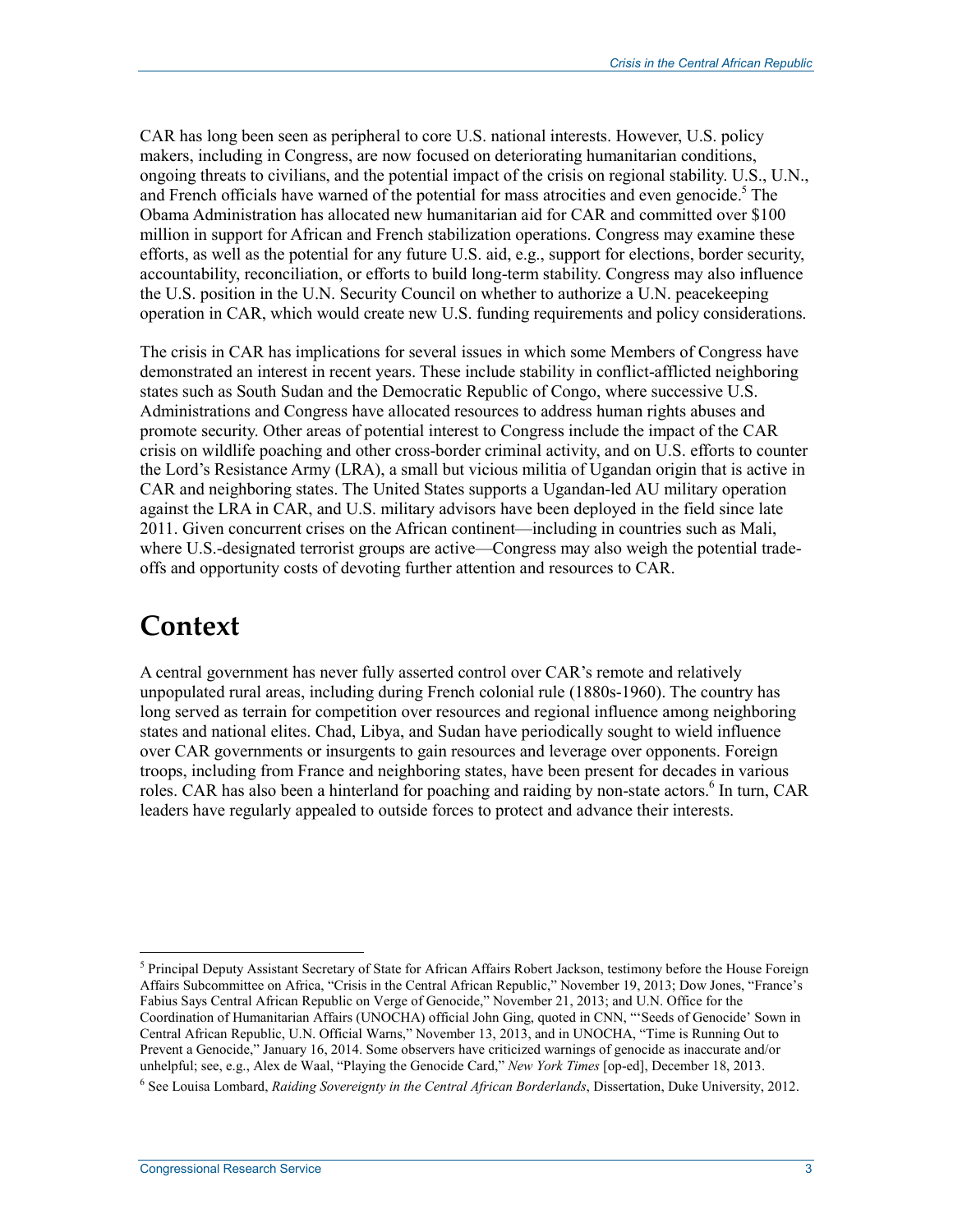| 2002 The Economic Community of Central<br>African States (ECCAS) deploys stabilization<br>force to CAR in response to a rebellion by<br>dissident military general-turned-rebel-<br>leader Francois Bozizé.<br>2003 Bozizé seizes power with<br>Chadian backing while<br>then-president Ange-Félix<br>Patassé is abroad.<br>rebel disarmament.                                                                                                                                                                                                                                                            | and the mission withdraws.<br>2007-2008 Peace agreements signed with<br>2009 The U.N. peacekeeping operation<br>MINURCAT, authorized in 2007, assumes<br>three northern rebel groups. National<br>"political dialogue" is initiated, amnesty law -<br>EUFOR's mandate, deploys troops to<br>northeastern CAR and eastern Chad.<br>is promulgated, and preparations made for                                                                                                                                                              | 2010 The U.N. Integrated Peacebuilding<br>AUG 2012 A remaining northern rebel<br>Office in CAR (BINUCA) opens, replacing<br>group signs a peace deal with the<br>a previous U.N. political mission in CAR<br>since 2000. MINURCAT's mandate ends<br>government. However, a faction joins<br>with two other rebel groups to form the<br>Seleka ("Alliance") rebellion.<br>DEC 2012 Seleka forces advance toward<br>the capital. ECCAS member-states send<br>more troops.                                                                                                                           |
|-----------------------------------------------------------------------------------------------------------------------------------------------------------------------------------------------------------------------------------------------------------------------------------------------------------------------------------------------------------------------------------------------------------------------------------------------------------------------------------------------------------------------------------------------------------------------------------------------------------|------------------------------------------------------------------------------------------------------------------------------------------------------------------------------------------------------------------------------------------------------------------------------------------------------------------------------------------------------------------------------------------------------------------------------------------------------------------------------------------------------------------------------------------|---------------------------------------------------------------------------------------------------------------------------------------------------------------------------------------------------------------------------------------------------------------------------------------------------------------------------------------------------------------------------------------------------------------------------------------------------------------------------------------------------------------------------------------------------------------------------------------------------|
| 2002<br>2003<br>2004<br>2005                                                                                                                                                                                                                                                                                                                                                                                                                                                                                                                                                                              | 2006<br>2007<br>2008<br>2009                                                                                                                                                                                                                                                                                                                                                                                                                                                                                                             | 2013<br>2010<br>2012<br>2011                                                                                                                                                                                                                                                                                                                                                                                                                                                                                                                                                                      |
| 2005 Bozizé is elected president in a<br>vote considered free and fair, after<br>promulgating a new constitution.                                                                                                                                                                                                                                                                                                                                                                                                                                                                                         | 2008-2009 The Lord's Resistance<br>2008 A European Union Force (EUFOR),<br>designed to contain regional instability $\Box$<br>Army (LRA) launches its first known<br>emanating from Darfur, deploys to Chad<br>attacks in CAR.<br>and northeastern CAR under U.N. Security<br>Council authorization.                                                                                                                                                                                                                                     | 2011 President Bozizé wins<br>reelection and his coalition<br>sweeps parliamentary elections<br>that opposition groups claim are<br>flawed.                                                                                                                                                                                                                                                                                                                                                                                                                                                       |
| JAN 2013 The "Libreville Agreements" with Seleka, mediated<br>by regional powers, provide for Bozizé to remain in power,<br>a prime minister to be appointed from the opposition, and a<br>government of national unity to be established. Human rights<br>activist Nicolas Tiangaye is appointed prime minister.<br>MAR 2013 Claiming the Libreville Agreements are not being<br>respected, Seleka renews its advance and seizes power. Bozizé<br>goes into exile. Obscure Seleka figure Michel Djotodia declares<br>himself president.<br>JUL 2013 The AU establishes a stabilization operation, MISCA, | AUG 2013 Djotodia is formally sworn in as president, and an<br>18-month political transition timeline, agreed to by ECCAS,<br>officially begins—with elections due in February 2015<br>SEP 2013 Djotodia orders Seleka disbanded amid mounting<br>violence. Nominal Seleka commanders are implicated in a<br>series of attacks on Christians and churches in western CAR.<br>OCT 2013 U.N. Security Council Resolution 2121 expands<br>BINUCA's mandate and requests options for providing<br>additional international support to MISCA. | DEC 5, 2013 U.N. Security Council Resolution 2127 authorizes<br>MISCA and French troops "take all necessary measures" to<br>protect civilians and stabilize the country, among other tasks.<br>The Resolution also directs the U.N. Secretary-General to<br>undertake "contingency operations and planning" for the<br>possible transformation of MISCA into a U.N. peacekeeping<br>operation, and to report to the Security Council within three<br>months on recommendations on such a possible transformation.<br>It also mandates human rights investigations and imposes an<br>arms embargo. |
| to absorb and replace the existing regional force, known as<br>MICOPAX. A formal transition to MISCA is anticipated on<br>December 19, 2013.                                                                                                                                                                                                                                                                                                                                                                                                                                                              |                                                                                                                                                                                                                                                                                                                                                                                                                                                                                                                                          | JAN 10, 2014 President Djotodia and Prime Minister Tiangaye<br>resign under regional pressure.                                                                                                                                                                                                                                                                                                                                                                                                                                                                                                    |

**Source:** CRS, based on U.N., U.S., and regional organization documents; news reports; and non-governmental organization reports.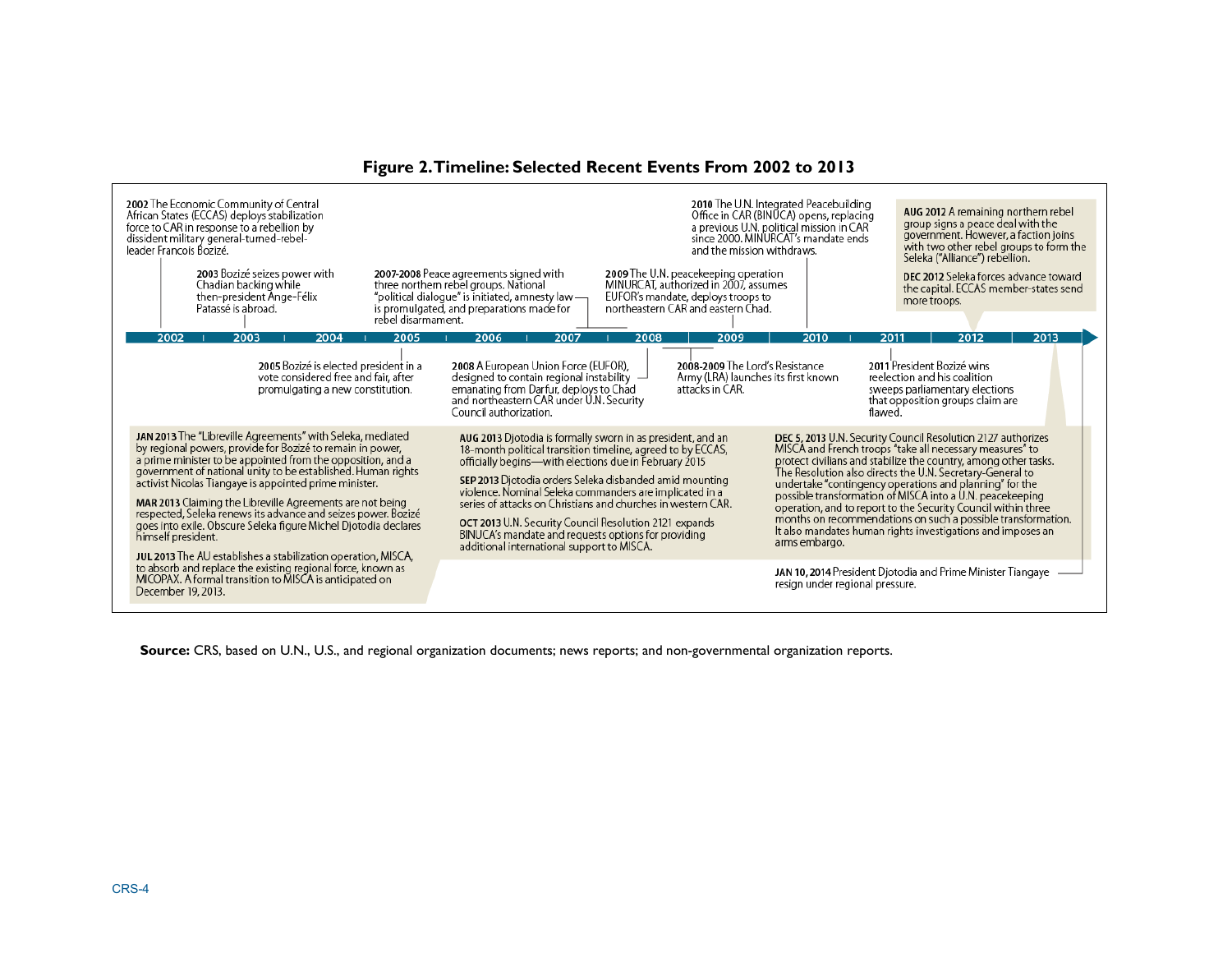CAR had a series of autocratic leaders following independence. The most notorious was Jean-Bédel Bokassa, who styled himself Emperor and was implicated in massive embezzlement and human rights abuses. He was deposed in a coup backed by French troops in 1979. In 1993, CAR held its first multiparty elections, in which Ange-Félix Patassé was elected president. Like previous leaders, Patassé was Christian, but he was the country's first non-southern president, hailing from the northwest. Instability increased under Patassé, and violent army mutinies in 1996-1997 prompted the deployment of a U.N. peacekeeping operation.<sup>7</sup> In 2002, Patassé allegedly called on a rebel group based in the Democratic Republic of Congo to help fend off domestic insurgents. This led to large-scale abuses against civilians, for which the leader of that group, Jean-Pierre Bemba, is on trial before the International Criminal Court.<sup>8</sup>

François Bozizé, an army general, rebelled against Patassé and, backed by Chad, took power in 2003. Bozizé's tenure brought relative stability to southern CAR for a time, along with modest donor-aided economic improvements. His rule was marked by recurrent insurgencies in the north and northeast, however, including rebellions by groups that had supported him. By 2011, when Bozizé was reelected and many of his family members were voted into parliament, many donors and Central Africans alike appeared to view him as an increasingly autocratic and problematic leader. Furthermore, Bozizé angered his former patron, Chad's President Idriss Déby, by failing to crack down on Chadian rebels who were using CAR territory as a safe haven.

Seleka was formed in 2012 as a loose alliance of rebel factions. It drew on widespread frustrations with the concentration of power among Bozizé's family, close associates, and members of his Gbaya ethnic group; extensive state corruption; and the government's inability to deliver services or development outside of Bangui. Bozizé's neglect of the military and failure to implement peace accords with armed movements contributed to rising insecurity, adding to popular grievances.<sup>9</sup> Disaffected actors in the diamond sector, reportedly fed up with what they viewed as state extortion under Bozizé, may also have contributed financing to Seleka leaders.<sup>10</sup>

#### **Armed Groups, Rising Violence**

Violence by Seleka and anti-balaka factions has been particularly high in the northwest—Bozizé's native region, and an area strategically located near the Chadian border—and in Bangui, a melting pot of ethnic groups and the seat of power. Widespread killings, looting, torture, and large-scale destruction of homes and places of worship have been reported. CAR's religious leaders have sought to calm tensions, often at considerable personal risk.<sup>11</sup>

The Seleka and anti-balaka groups that have engaged in tit-for-tat abuses do not have clearly defined memberships or chains of command. In addition to ethnic and religious animus, their members may be motivated by various factors, such as a desire for communal protection, political ambitions, and criminal intent. For example, while many anti-balaka groups appear to have been

The set footnote on past U.N. peacekeeping operations in CAR in "U.N. Security Council Deliberations," below.

<sup>8</sup> See International Criminal Court, *Situation in the Central African Republic, The Prosecutor v. Jean-Pierre Bemba Gombo, Case n° ICC-01/05-01/08*, Case Information Sheet, at http://www.icc-cpi.int.

<sup>9</sup> International Crisis Group (ICG), *Central African Republic: Priorities of the Transition*, June 2013.

<sup>10</sup> ICG, *Priorities of the Transition*, op. cit.

<sup>&</sup>lt;sup>11</sup> See Dieudonné Nzapalainga and Omar Kabine Layama, "Central African Republic Needs International Help," *Washington Post* [op-ed], December 27, 2013.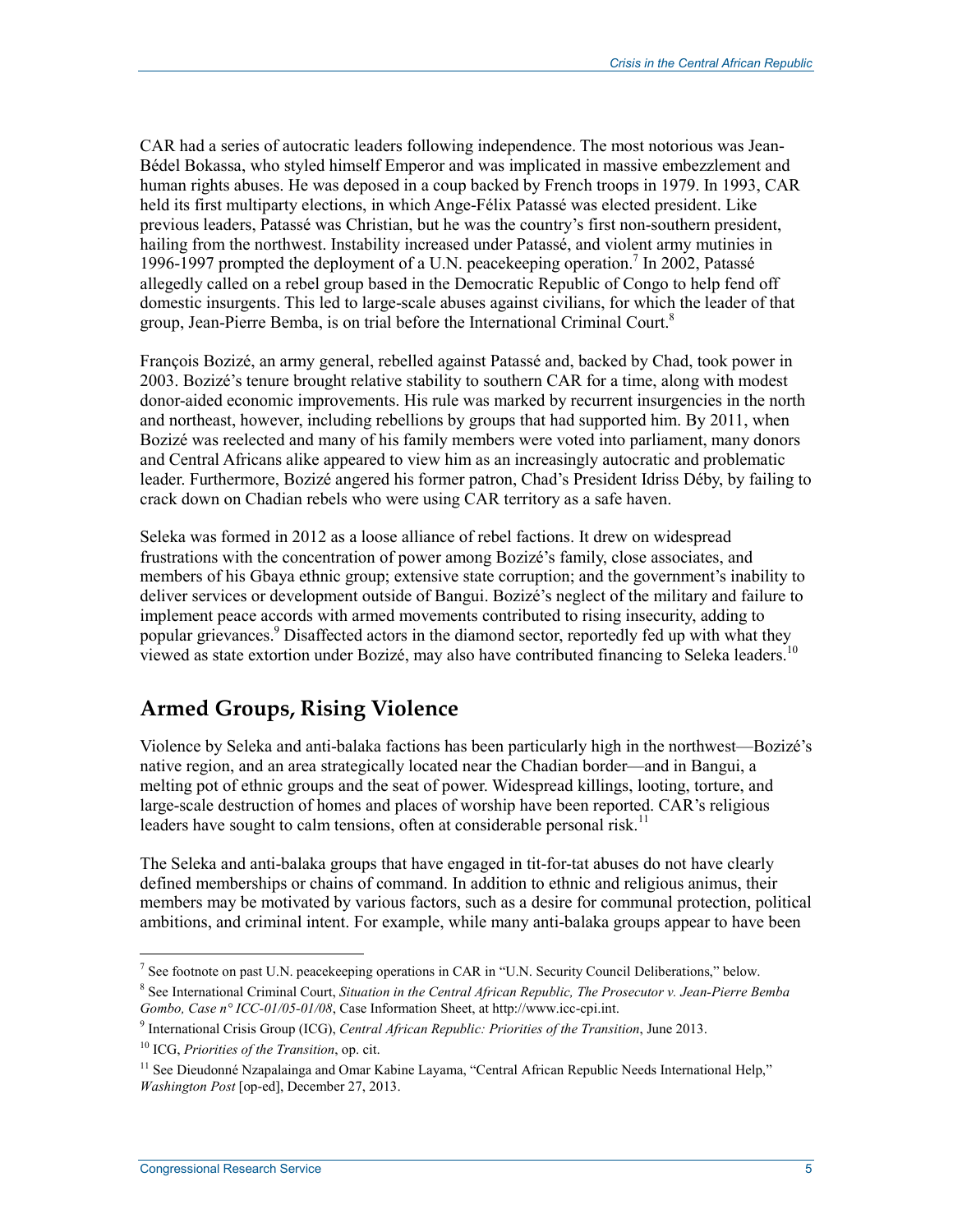formed on an ad-hoc basis, some are led by former military officers, display relatively sophisticated capacities, and have called for reinstating former president Bozizé (an evangelical Christian). This has contributed to perceptions that Bozizé may be supporting them from exile.<sup>12</sup>

Seleka ranks reportedly grew from a few thousand in early 2013 to an estimated 20,000 in late 2013 as new fighters opportunistically joined, including individuals from neighboring states.<sup>13</sup> They may hope to benefit from government patronage or to profit from looting and access to fertile land. Seleka elements have reportedly asserted control over customs revenues and mining concessions. (CAR is rich in natural resources, including diamonds, uranium, timber, and potential oil and gas deposits.) The balance of power among Seleka figures is uncertain, and factional violence is possible as the fractious coalition comes under new pressures.

Some observers have argued that because many Seleka combatants are apparently from Chad and Sudan, there has been a "de facto foreign occupation" of CAR.<sup>14</sup> This claim is difficult to assess, in part because it is hard to establish the nationality of many Seleka members, given inconsistent distribution of identity papers. The term "foreigner" is also often used by southerners and non-Muslims to refer to northeastern ethnic groups with cross-border family ties (see "Muslim-Christian Tensions").<sup>15</sup>

CAR's domestic security institutions appear unable or ill-suited to play a lead role in stabilization. The national military, known as the FACA (after the French acronym), reportedly numbered about 7,000 personnel prior to 2013. This was widely considered to be far too few troops, and too lacking in capacity, to fully secure CAR's vast terrain. AU and U.N. reports suggest that after the Seleka takeover, most FACA members either deserted or were forcibly disarmed.<sup>16</sup> Seleka forces reportedly carried out targeted assassinations of FACA officers in early 2013. Then-President Djotodia reportedly then appointed Seleka figures as regional military commanders and attempted to integrate thousands of ex-rebels into the state security forces. While mostly known for its ineptitude, the FACA has been implicated in abuses—including during a 2005-2008 counterinsurgency in the north that may have laid the groundwork for Seleka's subsequent mobilization<sup> $17$ </sup>—and has exhibited ethnically biased recruitment under successive regimes.

#### **French Intervention**

<u>.</u>

On December 5, 2013, as soon as the U.N. Security Council adopted Resolution 2127, France rapidly deployed about 1,200 troops to CAR, bolstering its existing military presence to 1,600.

<sup>12</sup> Roland Marchal, "Central African Republic: Back to War Again?" *Global Observatory*, September 12, 2013; *Africa Confidential*, "On the Brink," December 12, 2013. Bozizé has denied providing support to militias; see Radio France Internationale, "François Bozizé: «C'est la Seleka qui a amené le désordre en Centrafrique»" January 2, 2014.

<sup>&</sup>lt;sup>13</sup> Testimony of Principal Deputy Assistant Secretary of State Jackson, "Crisis in the Central African Republic," op. cit. Similar figures were reported by the AU in July 2013—see U.N. Security Council, *Letter dated 9 August 2013 from the Secretary-General addressed to the President of the Security Council*, August 9, 2013, U.N. doc. S/2013/476.

<sup>&</sup>lt;sup>14</sup> Testimony of Nestor-Désiré Nongo Aziagbia, Roman Catholic Bishop of Bossangoa, before the House Foreign Affairs Subcommittee on Africa, "Crisis in the Central African Republic," op. cit.

<sup>15</sup> Lombard, "Is the Central African Republic on the Verge of Genocide?" *Africa is a Country*, December 5, 2013.

<sup>16</sup> U.N. Security Council, *Letter dated 9 August 2013 from the Secretary-General op. cit*; and *Report of the Secretary-General on the Central African Republic Submitted Pursuant to Paragraph 22 of Security Council Resolution 2121 (2013)*, November 15, 2013, U.N. doc. S/2013/677.

<sup>17</sup> HRW, *State of Anarchy: Rebellion and Abuses Against Civilians,* September 2007.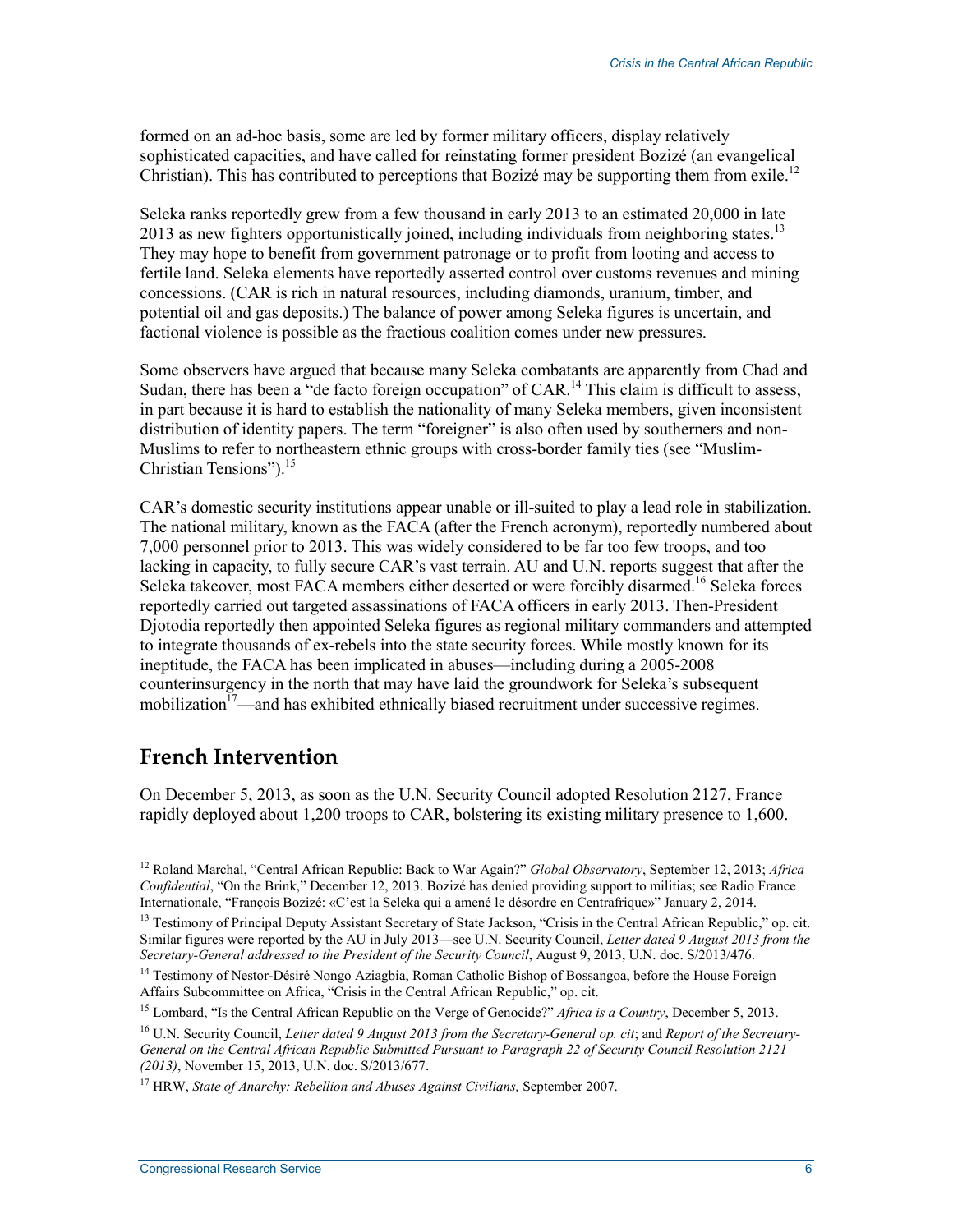Several hundred French forces in CAR had previously focused on building the capacity of CAR's military and, during the Seleka advance in 2012, on protecting French citizens and the international airport in Bangui. However, the French government declined to intervene to protect President Bozizé against Seleka in March 2013, or in response to the Seleka-led government's appeal for assistance in stabilizing the country the following month.<sup>18</sup> France's approach to CAR began to shift in August 2013 with reports of rising Seleka-led attacks against civilians. In September, President François Hollande highlighted the growing crisis in his remarks at the U.N. General-Assembly.<sup>19</sup> France was a driving force behind U.N. Security Council Resolutions in October and December, with the latter providing a mandate for French and African troops. France's decision to intervene may have been driven, in part, by concerns that ethno-religious violence in CAR could cause new regional instability.

As CAR's former colonial power, France has a freighted history that includes abuses during colonial rule and support for dictatorial governments in the decades following independence.<sup>20</sup> As with France's ongoing military operation in Mali, President Hollande has sought to differentiate France's actions in CAR from earlier, post-colonial French interventions in Africa that were widely viewed as shoring up dictatorial or corrupt regimes in order to preserve French influence and commercial access. Hollande has justified the CAR operation as seeking to "avert a humanitarian catastrophe," adding that France is "helping" its African partners "but is not substituting itself" for African leadership. $21$ 

Hollande and other French officials have called for assistance from the European Union (EU) and for the transition of MISCA into a U.N.-conducted and -financed peacekeeping operation.<sup>22</sup> French officials have also emphasized that elections are needed as soon as possible, potentially earlier than the current deadline of February  $2015<sup>23</sup>$  These calls may be part of an eventual exit strategy for French troops, as well as an attempt to share the financial and political burden of stabilization efforts. Two French soldiers have died in CAR operations, and French domestic support may be limited. On January 20, the EU approved the concept of deploying troops to  $CAR$ , reportedly to secure the airport, if authorized by the U.N. Security Council.<sup>24</sup>

French troops and their African counterparts face significant challenges on the ground. They are essentially carrying out urban policing functions in a tense and divided environment, attempting to disarm militia factions whose members can melt into the population. France's U.N. ambassador recently acknowledged that France had "underestimated" ethno-religious tensions in CAR, adding that French and African forces are in "nearly an impossible situation" in terms of "what to do, in very practical terms to be effective to prevent people from killing each other when they desperately want to kill each other."25 France has faced accusations that its disarmament of Seleka

<sup>&</sup>lt;sup>18</sup> Global Insight, "CAR PM Appeals to France for Security Assistance," April 18, 2013.

<sup>&</sup>lt;sup>19</sup> Hollande remarks at the General-Assembly on September 24, 2013, available at http://www.franceonu.org.

<sup>20</sup> See ICG, *Central African Republic: Anatomy of a Phantom State*, December 2007.

<sup>&</sup>lt;sup>21</sup> Hollande press conference on January 2014, as reported by the Ministry of Foreign Affairs, CRS translation.

<sup>&</sup>lt;sup>22</sup> Hollande remarks on January 2014; French Foreign Minister Laurent Fabius remarks before the National Assembly, January 15, 2014, via the MFA.

<sup>&</sup>lt;sup>23</sup> Remarks by French Foreign Minister Laurent Fabius before the French Senate on January 8, 2014.

<sup>&</sup>lt;sup>24</sup> Council of the EU, Press Release, 3288<sup>th</sup> Council Meeting, Foreign Affairs, Brussels, January 20, 2014. The EU has also provided humanitarian aid to CAR (\$53 million in 2013, in addition to bilateral aid from member states), as well as development assistance, and has allocated \$68 million in assistance for MISCA. See EU, "Factsheet: Central African Republic," January 17, 2014.

<sup>&</sup>lt;sup>25</sup> Reuters, "Central Africa Republic Religious Hatred Was Underestimated: France," January 15, 2014.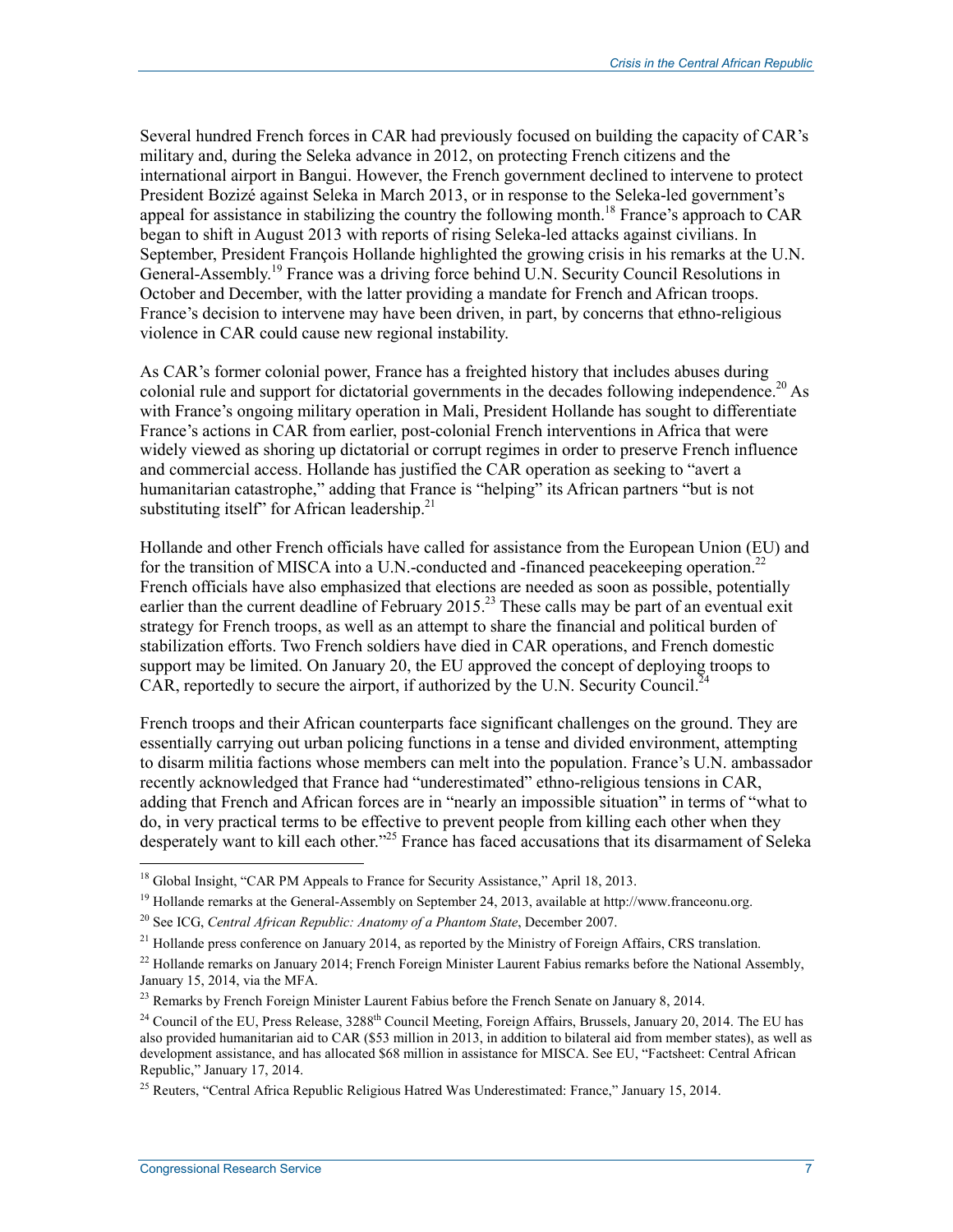members has left Muslim communities vulnerable to attack, and residents of Bangui have, at times, protested French and other foreign forces (see "The Role of Regional Actors").<sup>26</sup>

#### **A Difficult Political Transition**

Central African leaders and the U.N. Security Council have repeatedly called for adherence to the Libreville Agreements, a peace framework agreed to in January 2013 by Seleka and then-President Bozizé, and to the N'Djamena Declaration, an April 2013 statement by central African heads of state. According to these statements, presidential elections are to take place in February 2015, and neither the transitional president nor prime minister can be candidates. However, ongoing violence is likely to hinder progress toward elections, as will the lack of state capacity and the scale of necessary preparations. For example, a new constitution and electoral law may be needed, along with new voter registration, as many civic records have reportedly been destroyed. Warlords and potential rivals within the Seleka movement are also unlikely to easily agree to a diminution of their power or freedom of action.

Despite their initial condemnation of the Seleka's seizure of power in March 2013, leaders of central African states agreed to recognize Michel Djotodia as head of state the following month. Djotodia—a previously little-known figure—had apparently out-maneuvered Seleka rivals who had more combat experience. Reportedly, this was because he had leveraged connections to Sudan's Darfur region to rally Sudanese combatants to join Seleka, thus bolstering the group's capabilities.<sup>27</sup> Yet as president, Djotodia was widely seen as unable, or unwilling, to put an end to Seleka abuses or rising inter-communal violence. He also appeared determined to deepen and prolong his hold on power.<sup>28</sup> Central African leaders forced him to step down during a regional summit hosted by Chad on January 10, 2014.

On January 20, the members of CAR's National Transitional Council (CNT) elected Catherine Samba-Panza as the country's new transitional president. The CNT is an ad-hoc, 135-member body created in the wake of the Seleka takeover; its members represent various political, civic, and religious interest groups.<sup>29</sup> Samba-Panza is not affiliated with Seleka or anti-balaka groups; as a Christian who was appointed mayor of Bangui by the Seleka-led government in 2013, her election may reflect, in part, an effort to appease supporters of each.

#### **Muslim-Christian Tensions**

Religious differences are not the primary origin of the crisis in CAR, and local religious leaders across sectarian lines—have been among the most vocal proponents of peace and reconciliation

<u>.</u>

<sup>&</sup>lt;sup>26</sup> See, e.g., U.N. Office at Geneva, "United Nations Team Documents Grave Human Rights Violations In The Central African Republic," January 14, 2014, which refers to "multiple reports that the disarmament of ex-Séléka carried out by the French forces left some Muslim communities vulnerable to anti-balaka retaliatory attacks." U.N. officials have noted that this was an unintended consequence of French disarmament operations, and that French "tactics have changed since it became apparent that that was happening." Reuters, "U.N. Points to Chadian Collusion in Central African Republic Killings," January 14, 2014.

<sup>&</sup>lt;sup>27</sup> On Djotodia's background and Darfur ties, see Louisa Lombard, "President Michael Djotodia and the Good Little Putchist's Tool Box," *African Arguments*, April 2, 2013.

<sup>&</sup>lt;sup>28</sup> Testimony by Assistant Secretary of State for African Affairs Linda Thomas-Greenfield before the Senate Foreign Relations Committee, hearing on the Crisis in the Central African Republic, December 17, 2013.

<sup>&</sup>lt;sup>29</sup> See art. 51 of CAR's "Transitional Charter," adopted in July 2013.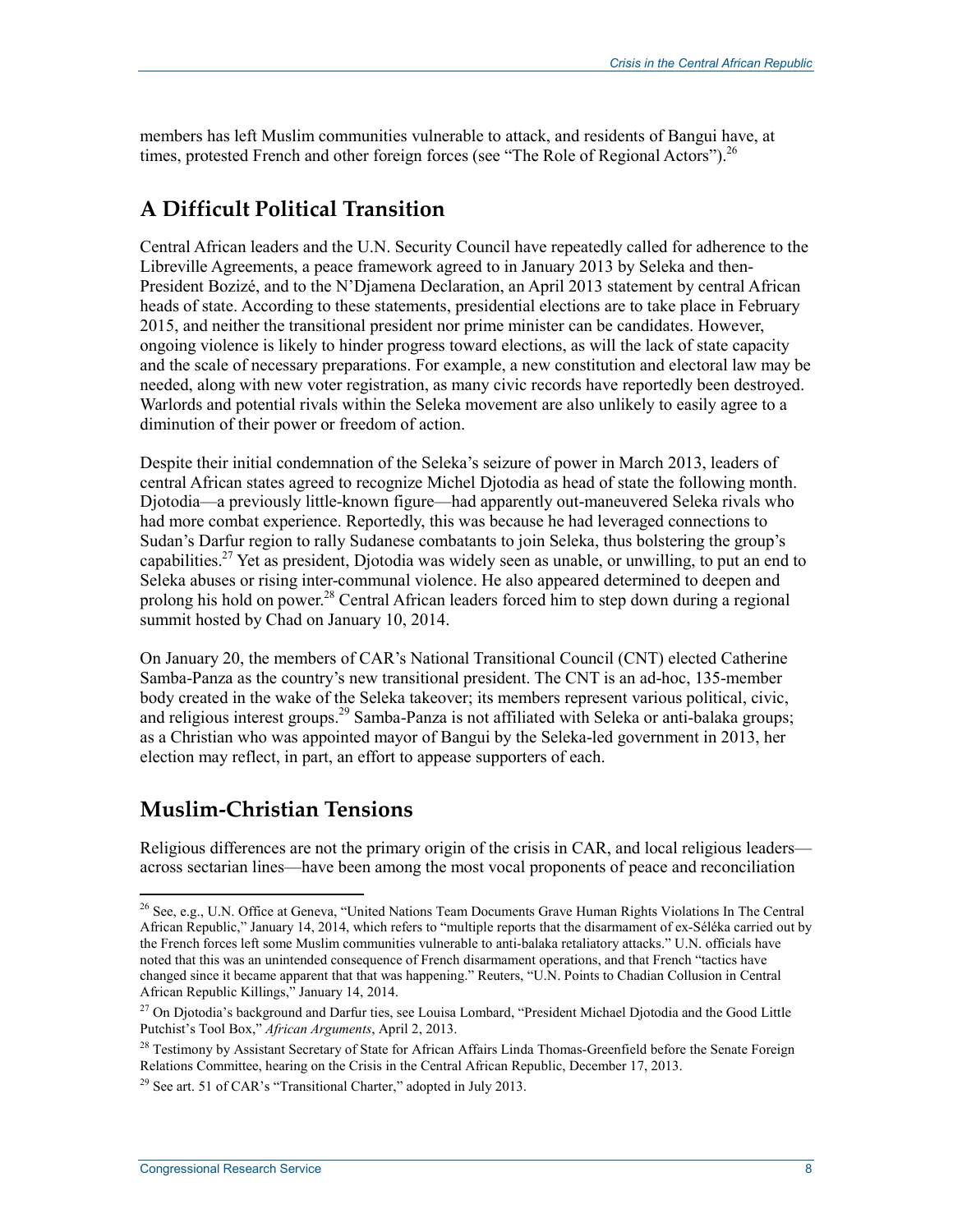during the current crisis. Still, inter-communal tensions over access to resources, control over trade, and national identity are being expressed along ethno-religious lines. As elsewhere in Africa, competition for land and other resources has long fueled frictions between herders, many of whom are Muslim, and farmers, who are largely Christian or follow indigenous beliefs. CAR's precolonial history, in which northern and Muslim groups practiced slave-raiding of southerners and non-Muslims, contributed to tensions. After independence, on the other hand, CAR governments were dominated by southerners and Christians, leading to resentment among northerners and Muslims who perceived a pattern of neglect, discrimination, and denial of full citizenship. Meanwhile, Muslim communities, drawing on cross-border mobility and family ties, dominate commercial and trade networks in many areas, provoking frustrations among non-Muslims over Muslims' perceived control over prices and access to capital.

Seleka figure Michel Djotodia was the country's first Muslim head of state and the first from northeastern CAR. The area is culturally and geographically close to parts of neighboring Chad and Sudan, where some of the movement's members and commanders reportedly originate. Non-Muslims often refer to Muslims and northeasterners as "foreigners."<sup>30</sup> For their part, Seleka leaders draw on resentments among northeasterners that the region is neglected and its residents discriminated against, even in the context of a highly underdeveloped country. At the same time, Seleka leaders do not appear to share any particular ideology or political vision for the country.

#### **The Role of Regional Actors**

The Economic Community of Central African States (ECCAS), a sub-regional body, has played a front-line role in responding to the crisis in CAR, by mediating peace accords, deploying peacekeeping troops, and influencing the selection of CAR's political leadership.<sup>31</sup> However, regional rivalries, divergent interests, and a lack of capacity may threaten ECCAS's ability to lead international stabilization efforts. The regional leaders involved are among the longest-serving on the continent, and for the most part they head authoritarian regimes focused on protecting their own interests. The presidents of Chad and Republic of Congo are the key regional mediators on CAR, and they may have divergent security and financial interests there.

Chad's President, Idriss Déby, is widely viewed as a particularly problematic actor in CAR, due to his role in bringing former President Bozizé to power, perceptions that he allowed Seleka to seize power when he became dissatisfied with Bozizé, and the fact that some Seleka commanders are reportedly Chadian nationals or have other ties to Chad.<sup>32</sup> Chadian troops have also recently been accused of abetting or participating in Seleka abuses.<sup>33</sup> Bozizé's reliance on a Chadian security detail—and related perceptions that armed Chadians enjoyed impunity for abuses against

<sup>&</sup>lt;u>.</u> <sup>30</sup> Lombard, "Is the Central African Republic on the Verge of Genocide?" *Africa is a Country*, December 5, 2013.

<sup>&</sup>lt;sup>31</sup> ECCAS member states are: Angola, Burundi, Cameroon, CAR, Chad, Republic of Congo, Democratic Republic of Congo, Equatorial Guinea, Gabon, Rwanda, and São Tomé & Príncipe.

<sup>&</sup>lt;sup>32</sup> See, among others, Mark Schneider, testimony before the Senate Foreign Relations Committee at a hearing on the crisis in the Central African Republic, December 17, 2013.

<sup>&</sup>lt;sup>33</sup> See U.N. Office at Geneva, "United Nations Team Documents Grave Human Rights Violations in the Central African Republic," January 14, 2014. The report cites U.N. Human Rights Office findings that its investigators "received multiple testimonies identifying certain ex-Séléka perpetrators as being Chadian nationals. Witnesses consistently reported that ex-Séléka, wearing the armbands of Chadian FOMAC [MISCA's predecessor operation] peacekeepers, went from house to house searching for anti-Balaka, and shot and killed civilians. The team also said it received credible testimonies of collusion between some Chadian FOMAC elements and ex-Séléka forces."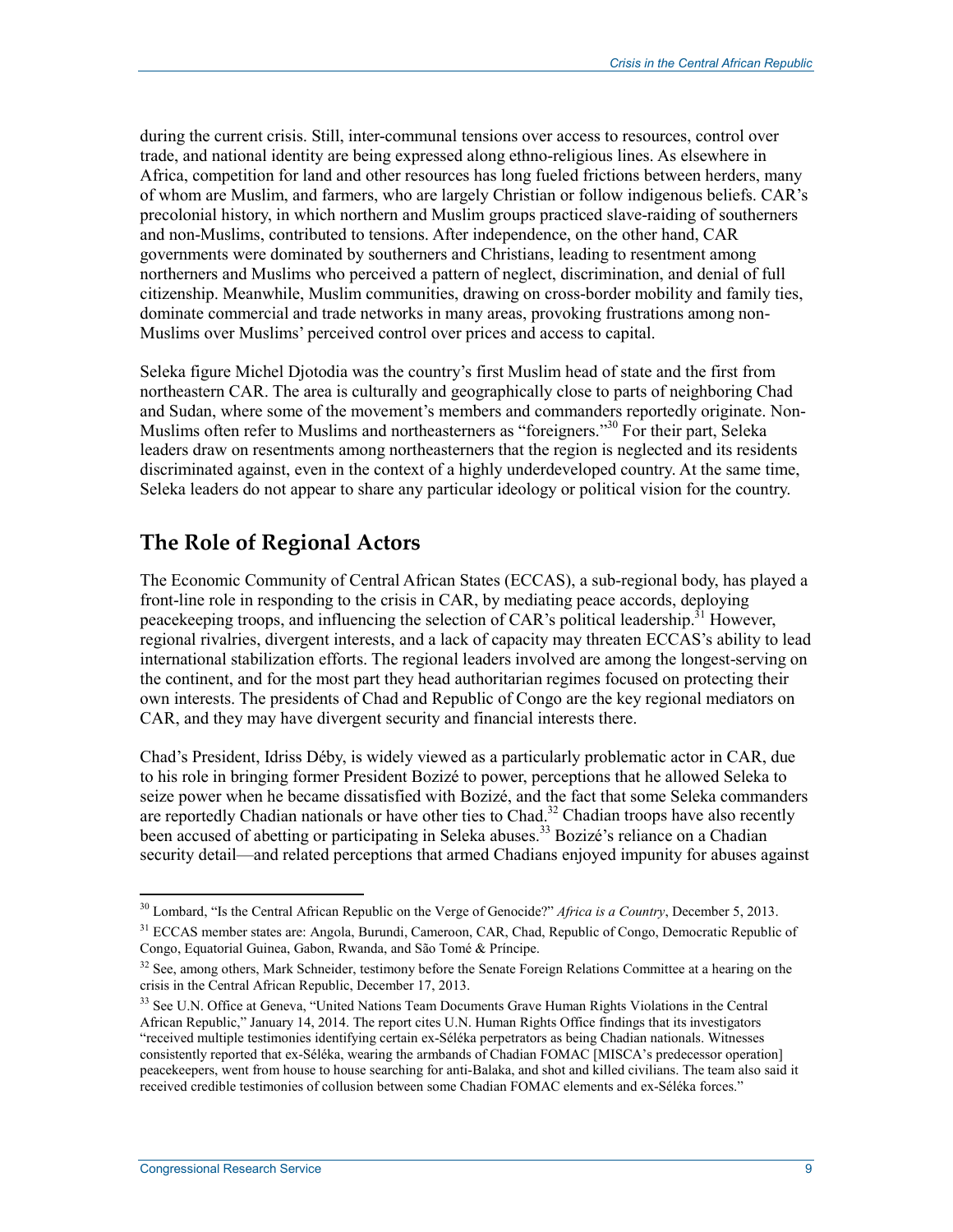civilians—reportedly contributed to tensions between Christians and Muslims.<sup>34</sup> (Many, but not all, Chadians are Muslim.) These tensions appear to have built on enduring resentment of external plundering of resources. As Muslims, Arabic-speakers, and foreigners have come under attack in recent weeks, neighboring states, including Chad, have evacuated thousands of their citizens.

Cameroon, for its part, hosted former president Bozizé when he first went into exile, and is now contending with an influx of refugees from CAR into its already fragile north. The flood of CAR refugees may add to ongoing concerns about instability emanating from northeastern Nigeria.

As of 2012, South Africa was seen as cultivating growing ties with Bozizé's government. This included the deployment of South African troops to CAR, ostensibly for bilateral security cooperation and assistance. Some analysts interpreted South Africa's moves as part of a strategy to pursue and protect potential mineral interests, and more broadly of seeking greater influence in francophone Africa.<sup>35</sup> They were therefore seen as a potential challenge to French and Chadian interests. However, South Africa withdrew its troops amid domestic pressures after at least 13 of its soldiers were killed during the early 2013 Seleka assault on Bangui.

## **Impact on Lord's Resistance Army Presence**

The LRA, a small and decentralized militia, originated in Uganda, but it currently operates in remote regions of nearby countries, periodically brutally assaulting local residents and looting villages.<sup>36</sup> The LRA presence in CAR reportedly dates to a series of cross-border raids from Democratic Republic of Congo in early 2008. CAR appears to have been used by LRA commanders as an ideal location for transiting through the region and procuring abductees and supplies, due to its remoteness, lack of an effective military, and location near territory familiar to the LRA in DRC and South Sudan.<sup>37</sup> LRA activities in CAR have generally been concentrated in the remote southeast, an area that has not historically been considered of strategic importance to the central government in Bangui. However, the region has received increased international aid and attention since Ugandan troops deployed to the area to pursue LRA leaders in mid-2009.

The population of southeastern CAR, as in much of the country, is largely made up of sedentary farmers, who follow Christian and indigenous beliefs, with a minority, largely Muslim, population of traders and nomadic herders. While nominally drawing on a messianic Christian ideology, the LRA has separate origins from the current ethno-religious violence in CAR.

The Ugandan military has conducted counter-LRA operations in South Sudan, CAR, and the Democratic Republic of Congo for years, with significant U.S. logistical support. In 2011, the Obama Administration deployed U.S. military advisors to assist with this effort. The Ugandan

<sup>&</sup>lt;sup>34</sup> On Chad's role in Bozizé's seizure of power, plundering by Chadian soldiers, patterns of impunity for Chadian forces that supported Bozizé, and how anti-Chadian sentiments have fueled past abuses against civilians in CAR, see ICG, *Central African Republic: Anatomy Of A Phantom State*, December 2007.

<sup>35</sup> France24, "South Africa 'Downplayed' Casualties in CAR Fighting," April 4, 2013.

<sup>36</sup> For background on the LRA, see CRS Report R42094, *The Lord's Resistance Army: The U.S. Response*, by Alexis Arieff and Lauren Ploch Blanchard.

<sup>37</sup> Enough Project, *On the Heels of Kony: The Untold Tragedy Unfolding in the Central African Republic*, June 2010. In November 2013, then-President Djotodia publicly claimed to be in contact with reclusive LRA leader Joseph Kony. Although the CAR government appears to have communicated by a group of LRA combatants, the claim of talks with Kony appeared to be spurious. See State Department press briefing, November 21, 2013.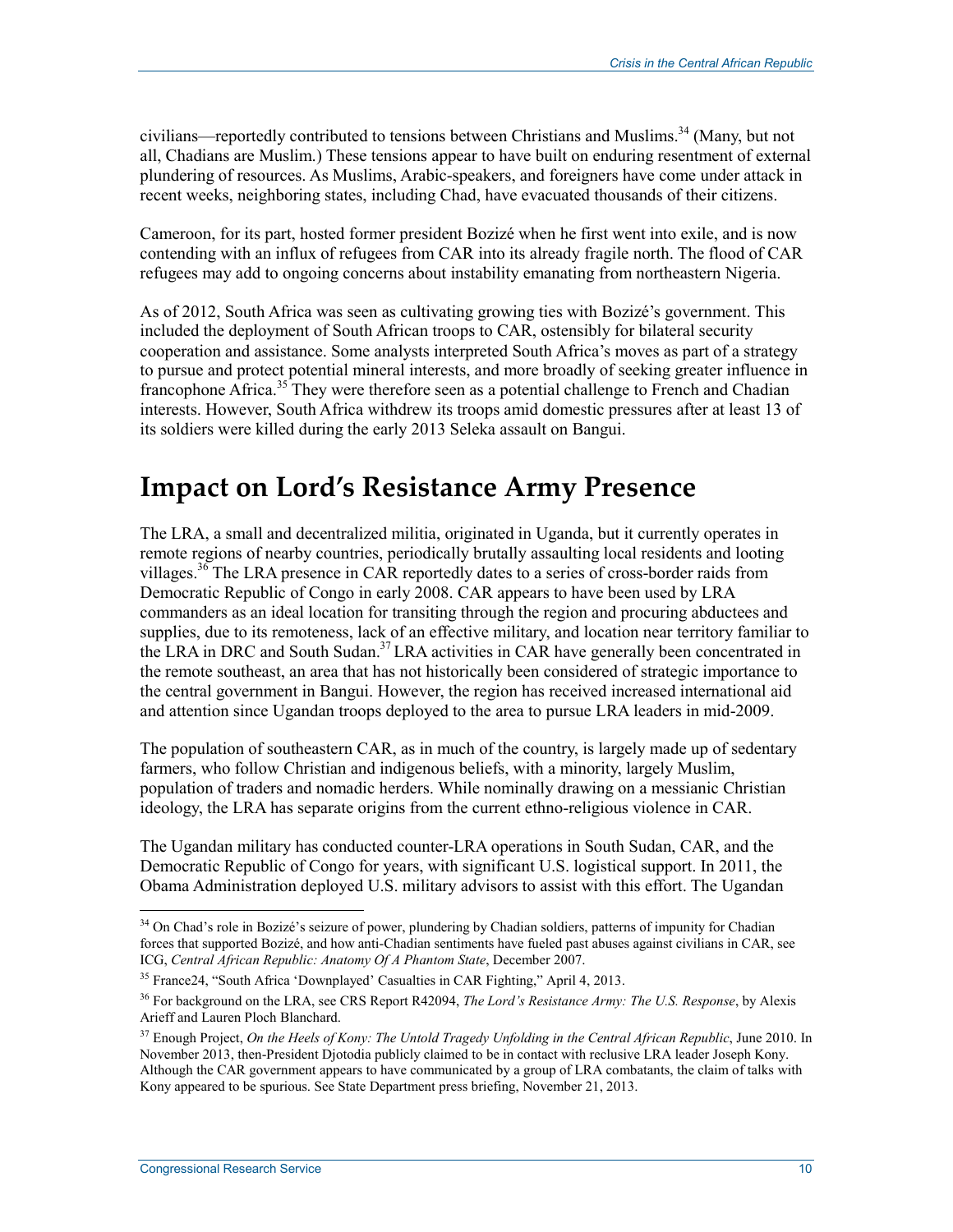military operation to counter the LRA has since expanded into a multi-country, AU-authorized "regional task force," although operations within CAR continue to be led by Uganda.

Southeastern CAR, where U.S. military advisors are located, has been relatively unaffected by the Seleka violence. However, Ugandan operations and U.S. support activities ceased for about two months after Seleka took power in early 2013, due to security concerns as well as uncertainty over whether the new government would accept foreign military deployments in the area. The operations restarted in August 2013, after the AU garnered support from the Djotodia government. LRA attacks have decreased in recent years, apparently due to the Ugandan operations and increased multilateral efforts to improve early-warning mechanisms and encourage LRA desertions. However, recent LRA attacks have been reported west and north of the LRA's previous areas of activities, where Ugandan troops are less able to operate for political and security reasons, with uncertain implications for efforts to counter the group.<sup>38</sup>

# **U.S. Responses**

U.S. engagement in CAR has historically been limited. The U.S. diplomatic presence prior to the current crisis consisted of a small embassy, with no full-time U.S. Agency for International Development (USAID) presence. U.S. military advisors have supported Ugandan-led counter-LRA operations in CAR's southeast since late 2011, as discussed above. U.S. diplomatic personnel were evacuated from Bangui in late December 2012, due to growing insecurity as Seleka advanced toward Bangui. Then-U.S. Ambassador Lawrence Wohlers continued to fulfill his position outside the country through mid-2013, when he retired. The Obama Administration has not nominated a new ambassador, and a re-staffing of the embassy does not appear imminent. A Washington, DC-based Special Advisor on CAR, David Brown, has been appointed, and several senior U.S. officials have recently visited Bangui, including U.S. Permanent Representative to the United Nations Samantha Power on December 19, 2013.

The Administration condemned Seleka's 2013 seizure of power and welcomed regional leaders' efforts to forge a response to the security crisis.<sup>39</sup> U.S. officials have also condemned human rights abuses and have called for a "political process that leads to fair and inclusive elections as soon as possible, but not later than February 15.<sup>240</sup> U.S. responses to the current crisis have focused on providing humanitarian aid to affected populations, supporting the French and African military deployments to CAR, and encouraging peacebuilding and reconciliation through aid programming and public diplomacy messaging.<sup>41</sup> Officials have portrayed these efforts and statements as part of the Administration's commitment to preventing and responding to mass atrocities worldwide. $42$ 

<sup>38</sup> See Invisible Children + Resolve, *LRA Crisis Tracker*, at http://www.lracrisistracker.com/.

<sup>&</sup>lt;sup>39</sup> State Department "Situation in the Central African Republic," March 24, 2013; and press briefings on March 25, 2013, and October 10, 2013.

<sup>&</sup>lt;sup>40</sup> State Department, "Violence in the Central African Republic," December 27, 2013.

<sup>&</sup>lt;sup>41</sup> According to the State Department, the Administration has "actively reached out to local radio stations and other media to encourage them to transmit messages from Christians as well as from Muslim religious leaders urging peace and reconciliation." President Obama recorded a statement to the people of CAR on December 9. Testimony by Assistant Secretary of State Thomas-Greenfield before the Senate Foreign Relations Committee, op. cit.

<sup>&</sup>lt;sup>42</sup> State Department, "Remarks by Samantha Power, U.S. Permanent Representative to the United Nations, in Bangui, C.A.R.," December 24, 2013.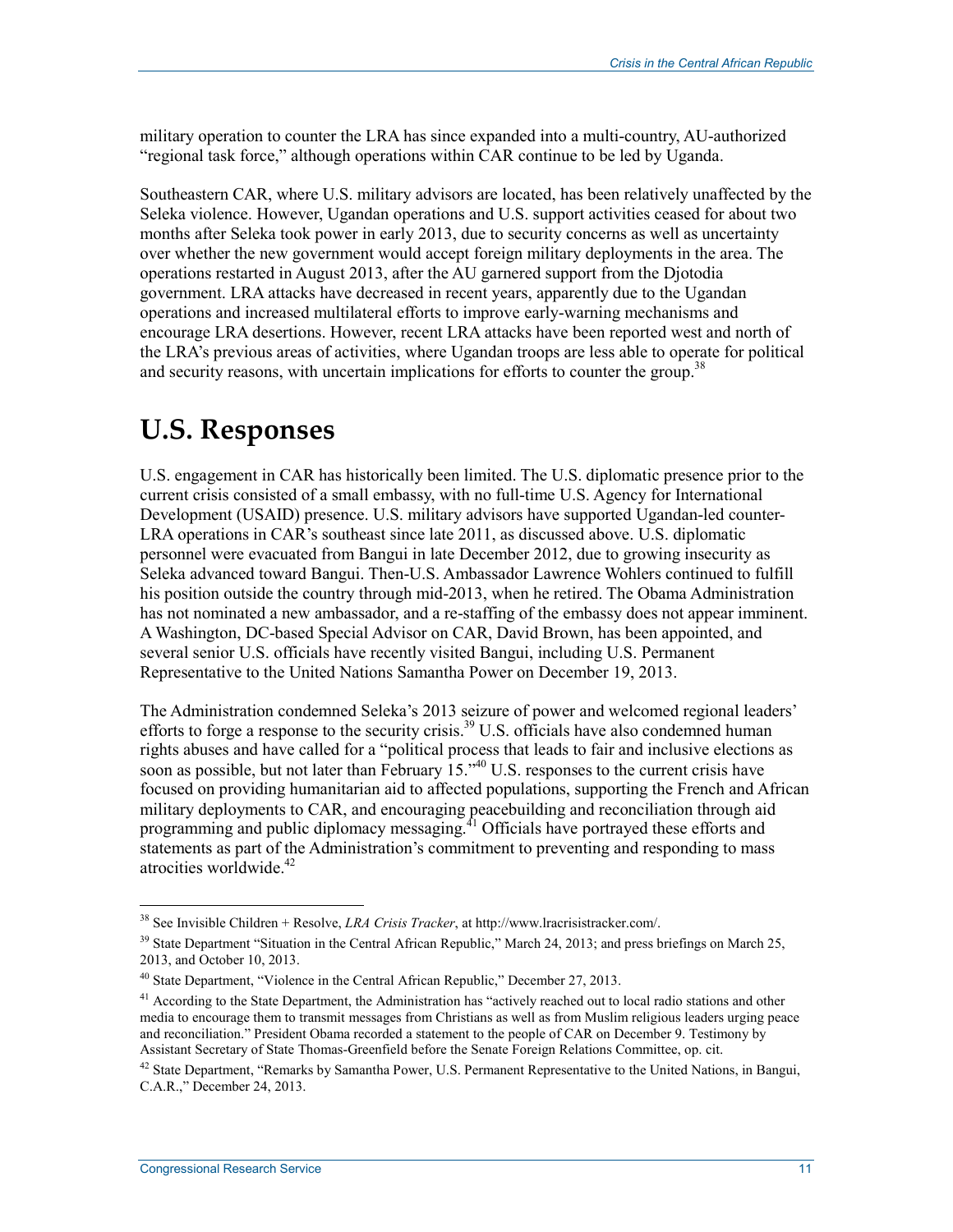U.S. funding allocations in response to the current crisis include the following:

- The Administration has allocated a total of over \$69 million in humanitarian assistance for CAR in FY2013 (\$24 million) and FY2014 to-date (\$45 million).<sup>43</sup> An additional \$6 million has been provided for assistance to CAR refugees.<sup>44</sup>
- The State Department plans to provide \$40 million in support for MISCA troop contributors, including non-lethal equipment and pre-deployment training.<sup>45</sup> Some MISCA troop-contributing countries, notably Burundi and Rwanda, have received prior U.S. training and equipment, including through the State Department's African Contingency Operations Training and Assistance (ACOTA) program, which seeks to boost African states' peacekeeping capabilities.
- President Obama has invoked his authority under Section  $506(a)(1)$  of the Foreign Assistance Act to provide up to \$60 million in Defense Department equipment and services to support French and MISCA troops.<sup>46</sup> Separate emergency Defense Department authorities were invoked to transport the first group of Burundian troops to CAR in mid-December. In January 2014, the Defense Department began airlifting Rwandan troops into CAR.
- Through the Complex Crises Fund and Human Rights Grants Fund, the State Department and USAID intend to provide nearly \$7.5 million to support conflict mitigation, reconciliation, and peacebuilding efforts.<sup>47</sup>

Prior to the current crisis, U.S. aid to CAR had generally been limited to humanitarian assistance, a small International Military Education and Training (IMET) program (\$115,000 in FY2012), and programs administered on a regional or functional basis. The latter included a small USAID property rights project related to artisanal diamond mining in the west, small amounts of nonlethal military aid related to counter-LRA efforts, and State Department assistance to combat human trafficking. According to the State Department, the Seleka seizure of power did not trigger legal provisions restricting certain types of U.S. bilateral aid to countries where a military coup or decree has overthrown an elected government.<sup>48</sup>

### **U.N. Security Council Deliberations**

The Administration continues to consider options for responding to the situation in CAR through its voice and vote in the U.N. Security Council. U.N. Security Council Resolution 2121, adopted in October 2013, expanded the mandate of the existing U.N. Integrated Peacebuilding Office in CAR (BINUCA) and required the U.N. Secretary-General to report on options to provide additional international support to the AU stabilization operation, MISCA, among other

<sup>1</sup> <sup>43</sup> USAID, "Additional \$30 Million in Humanitarian Assistance for the People of the Central African Republic," January 20, 2014. U.S. funding figures refer to the year of commitment or obligation, not appropriation.

<sup>&</sup>lt;sup>44</sup> State Department, Remarks by Secretary of State John Kerry, "Support for the African Union International Support Mission in the Central African Republic," November 22, 2013.

<sup>45</sup> White House, "Fact Sheet: U.S. Assistance to the Central African Republic," December 19, 2013.

<sup>46</sup> White House, "Presidential Memorandum—Central African Republic Drawdown," December 10, 2013.

<sup>&</sup>lt;sup>47</sup> White House, "Fact Sheet: U.S. Assistance to the Central African Republic," December 19, 2013.

<sup>&</sup>lt;sup>48</sup> State Department press briefing, April 2, 2013. The briefer noted that Seleka forces were not affiliated with the CAR military, but rather were non-state actors. Observers may also debate whether Bozizé was democratically elected.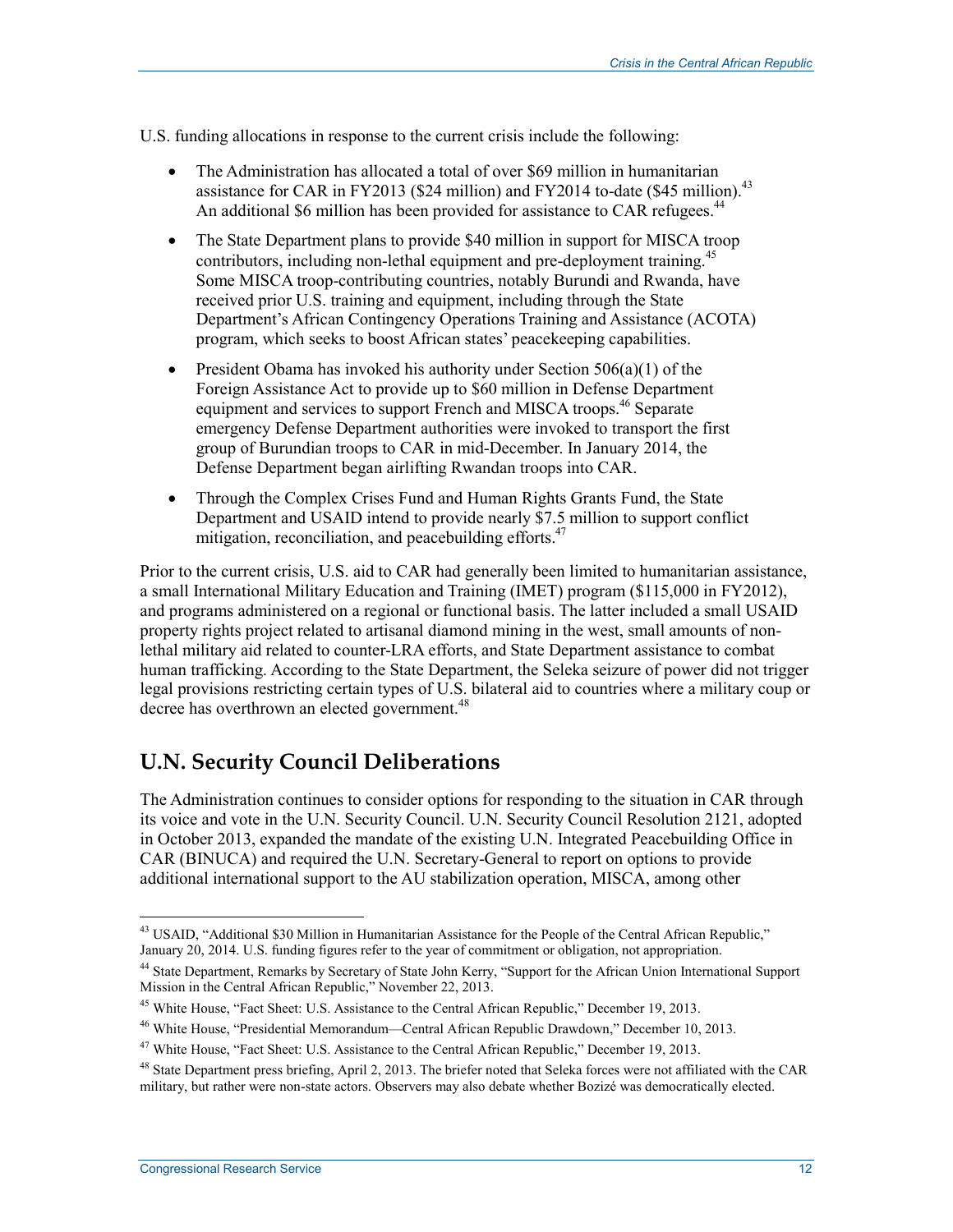provisions.<sup>49</sup> On November 15, the U.N. Secretary-General proposed to the Security Council five possible options for supporting MISCA.<sup>50</sup> These were the provision of bilateral and multilateral support on a voluntary basis; the creation of a U.N.-administered trust fund; the provision of limited U.N. support through a combination of voluntary and assessed contributions from member-states; the provision of more comprehensive U.N. support through the establishment of a U.N. logistical support operation funded by assessed contributions; and the transformation of MISCA into a U.N.-conducted peacekeeping operation with 6,000-9,000 military personnel.

The U.N. Secretary-General has since publicly urged Security Council members to transform MISCA into a U.N. peacekeeping operation with at least  $6,000$  troops and  $1,700$  police.<sup>51</sup> U.N. Security Council Resolution 2127, adopted on December 5, calls for further consideration of doing so. State Department officials have testified before Congress that the Administration does not, "at this time," support a U.N.-conducted operation in CAR.<sup>52</sup> They argue that such a transition would be time-intensive and that MISCA, working with French troops, is currently the best international vehicle for ending the violence. Since the United States would be obligated to pay a percentage of any U.N. peacekeeping operation's budget, U.S. budget considerations may influence the Administration's policy. Resolution 2127 also imposes an arms embargo on CAR, which could lead the U.N. Security Council to impose sanctions in response to any violations.

# **Outlook**

1

As Congress continues to monitor the situation in CAR and the U.S. response, Members may consider the immediate crisis, its complex roots, and its longer-term implications. In the short run, Congress may influence the funding levels, duration, and mechanisms of U.S. humanitarian assistance for CAR's population and of U.S. support for French and African forces that have deployed to the country. Looking ahead, Congress may weigh the relative priority of the CAR crisis in the context of competing stabilization priorities elsewhere in Africa and the globe. Hearings on CAR were held before the House Foreign Affairs Committee and Senate Foreign Affairs Committee in late 2013.

An issue of potential interest to Congress is the effectiveness of the African-led stabilization operation in CAR, MISCA, which is receiving U.S. logistical support. Overall, international forces in CAR face a difficult operating environment. The targets of disarmament efforts whether Seleka or anti-balaka—do not necessarily wear uniforms and are thus not easily identified; local residents are traumatized and increasingly divided; effective state institutions that might contribute to stabilization efforts are absent; and local authorities may lack popular

 $49$  BINUCA is a field office of the U.N. Department of Political Affairs and an initiative of the U.N. Peacebuilding Commission, an intergovernmental advisory body that supports peace efforts in countries emerging from conflict.

<sup>50</sup> *Report of the Secretary-General on the Central African Republic*, November 15, 2013, U.N. doc. S/2013/677. There have been two previous U.N. peacekeeping operations in CAR: MINURCA (1998-2000), which was authorized to help secure Bangui and surrounding areas, assist in rebel disarmament, build the capacity of the national police, and support elections; and MINURCAT (2007-2010), which deployed to CAR and Chad in response to the crisis in Darfur, in order to contribute to the protection of civilians, promote human rights, and promote regional peace. A regional U.N. political mission, the U.N. Regional Office for Central Africa (UNOCA), is also active on CAR and on the LRA issue.

<sup>&</sup>lt;sup>51</sup> Office of the U.N. Secretary-General, "Deputy Secretary-General's Briefing to the Security Council on the Situation in the Central African Republic," November 25, 2013.

<sup>52</sup> Testimony of Principal Deputy Assistant Secretary of State Jackson, op. cit.; and of Assistant Secretary of State for African Affairs Linda Thomas-Greenfield before the Senate Foreign Relations Committee, December 17, 2013.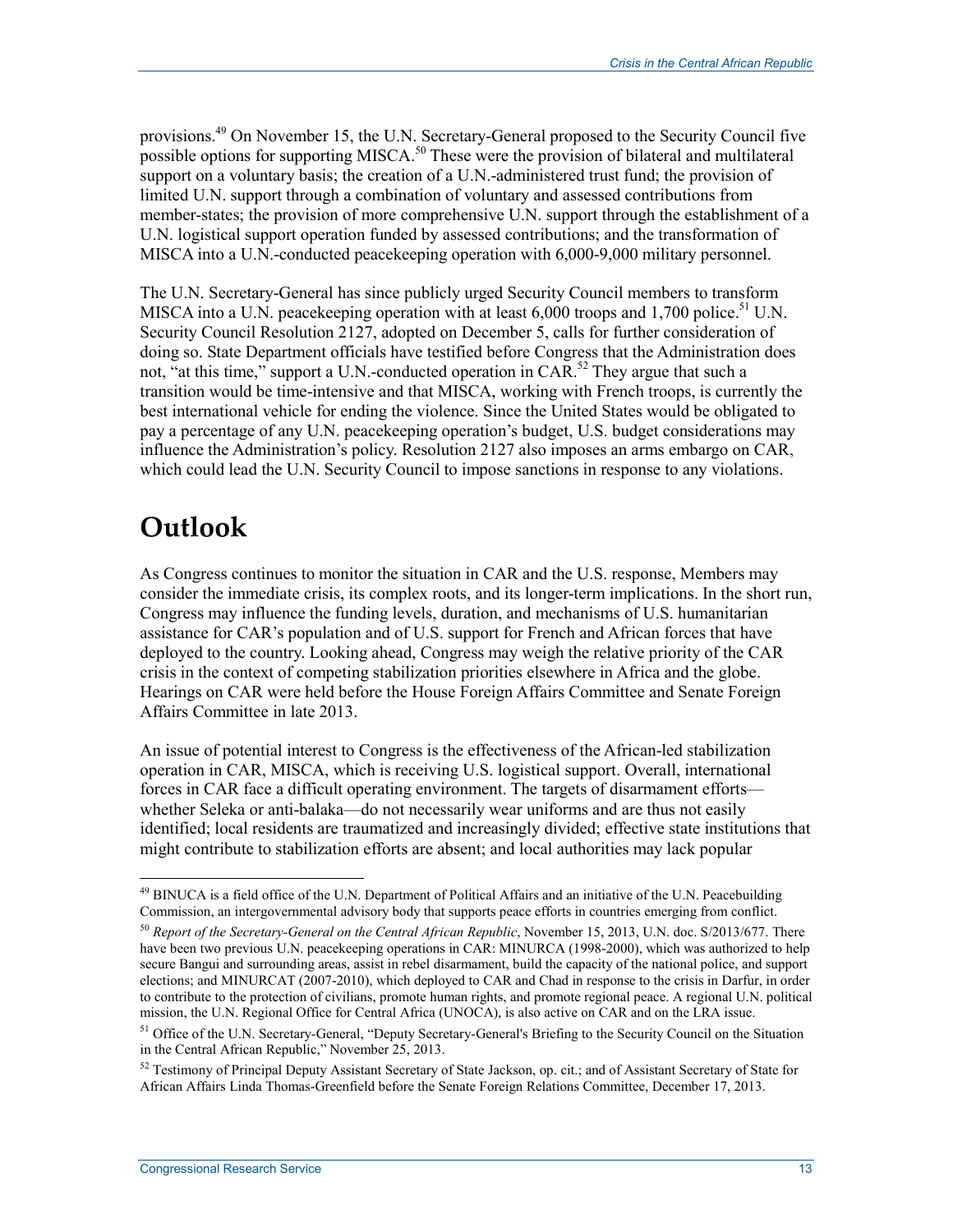legitimacy. To date, fewer African troops have deployed to CAR than called for by the African Union or the U.N. Secretary-General, and MISCA contingents exhibit shortfalls of equipment, capacity, interoperability, and financing. Some have provoked backlashes due to their nationality (e.g., association with Chad) and/or abusive behavior. Indeed, Congress has regularly imposed legal restrictions on certain types of U.S. security assistance to several of the African states that have sent troops to CAR, due to human rights concerns. For its part, France is well-placed to lead international stabilization efforts in CAR, given its knowledge of the region and close ties to neighboring states. At the same time, its colonial history and past interventions may render its frontline role fraught in the eyes of many.

More broadly, an international debate regarding the relative merits of African-led versus U.N. conducted peacekeeping operations is at play in CAR, as it has been in Mali, Somalia, and elsewhere in recent years. Congressional views on the relative strengths and weaknesses of each approach—which may be expressed through the appropriations process, oversight, and other activities—may resonate beyond the situation in CAR, as U.S. policy makers weigh where, to what extent, and under what authorities to provide support to multilateral stabilization efforts. While neighboring states may have greater political commitment to resolving a crisis in their backyard, regional operations in Africa frequently have been hampered by a lack of capacity and handicapped by political rivalries and competing interests. On the other hand, U.N.-conducted peacekeeping operations, while better funded and vetted, can be slow to materialize and, often, risk-averse to a point that can inhibit effectiveness.

This debate has U.S. budgetary implications as well. Much of the U.S. assistance for troopcontributing states has been provided through the State Department's Peacekeeping Operations (PKO) account, usually used for bilateral security assistance, which is stretched due to its use as a primary vehicle for crisis response, counterterrorism, and security sector reform efforts in Africa. If a U.N. peacekeeping operation were authorized, U.S. contributions would be assessed by the U.N. General Assembly and funded through the State Department's Contributions to International Peacekeeping (CIPA) account, which is also facing competing priorities and legal constraints. As noted above, French officials have attempted to share the burden of trying to stabilize CAR, including by calling for a U.N. peacekeeping operation and international support for CAR's electoral process. Such actions could imply larger U.S. budgetary and/or political commitments than have been offered to date.

In the longer term, CAR confronts significant governance and security challenges, and the internal political and military arrangements that could allow for greater future stability may prove elusive. Neighboring states, France, the EU, and U.N. agencies have repeatedly attempted military interventions, peace processes, state-building, and security sector reform efforts in CAR—with mixed results, at best.